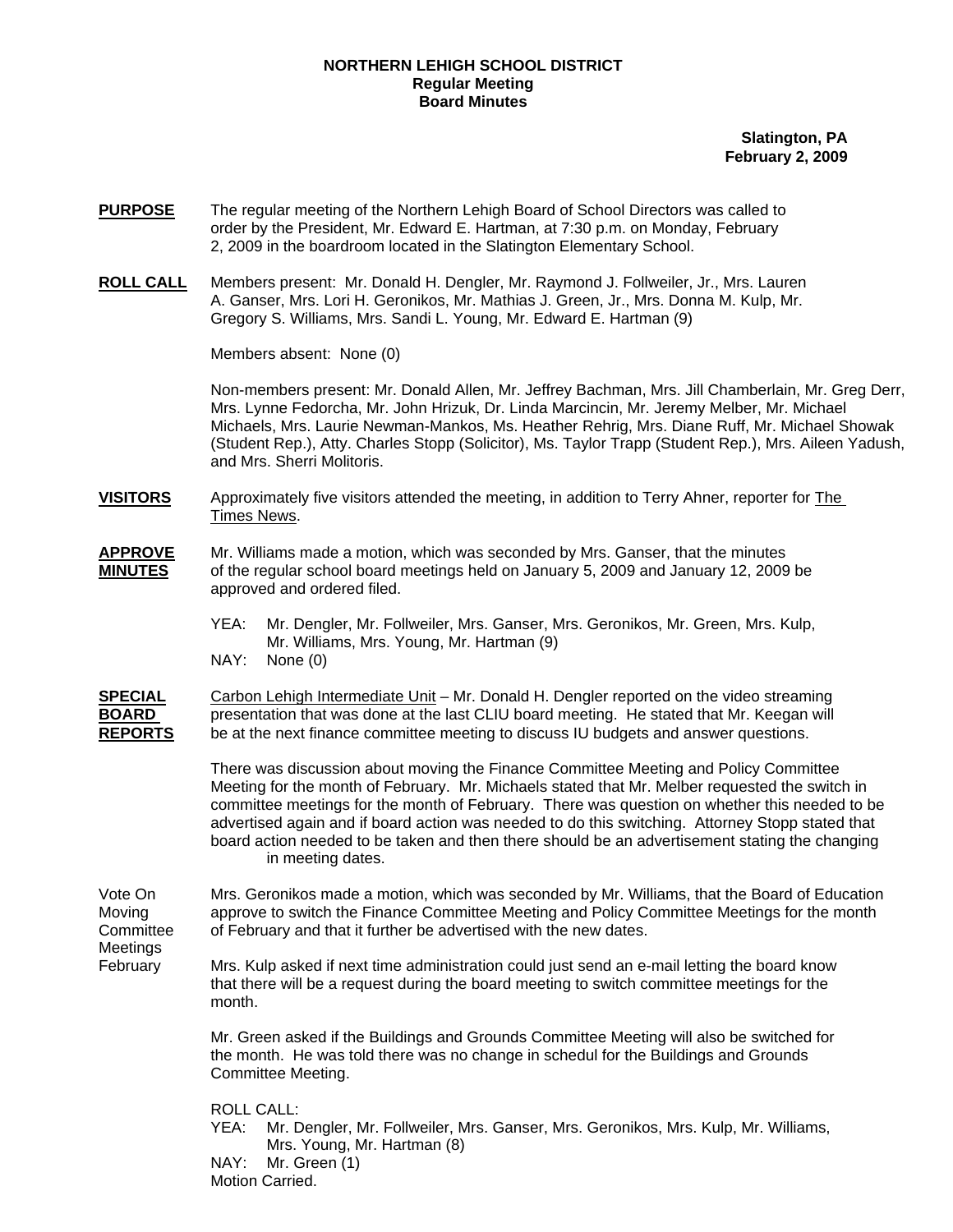| <b>SPECIAL</b><br><b>BOARD</b><br><b>REPORT</b><br>(cont.) | Lehigh Career and Technical Institute - Mrs. Lori H. Geronikos stated that LCTI recently held their<br>Skills USA Competition. Mr. Anderson went during the day to represent Northern Lehigh and Mrs.<br>Fedorcha attended the evening awards ceremony. We had three students win awards in their<br>respective areas; Brent Merkel, Jonell McCarroll and Kyle Kremposky.                                                                                                                                                                                                                                                                                                                                                                                                                                                                                                                                                                                                                                                                                                                                                                                                                                                                                                               |
|------------------------------------------------------------|-----------------------------------------------------------------------------------------------------------------------------------------------------------------------------------------------------------------------------------------------------------------------------------------------------------------------------------------------------------------------------------------------------------------------------------------------------------------------------------------------------------------------------------------------------------------------------------------------------------------------------------------------------------------------------------------------------------------------------------------------------------------------------------------------------------------------------------------------------------------------------------------------------------------------------------------------------------------------------------------------------------------------------------------------------------------------------------------------------------------------------------------------------------------------------------------------------------------------------------------------------------------------------------------|
| PSBA. At the<br>between the                                | Legislative Report - Mr. Gregory S. Williams reported that the State Board of Education held its<br>first meeting for the new year and the three priority issues they have selected for 2009 will be high<br>school reform, health, wellness and safety and teacher/administrator quality. State Board of<br>Education will be having hearing on their Graduation Assessment Plan on Thursday at 10:00 a.m.<br>at Parkland High School. PSBA elect Roberta Marcus will be speaking on behalf of<br>State Board of Education meeting they also discussed the need for more partnership<br>department with the education community and the General Assembly.                                                                                                                                                                                                                                                                                                                                                                                                                                                                                                                                                                                                                              |
|                                                            | At the State level, Gov. Rendell has warned that the state's budget is at a deficit of around \$2.3<br>billion dollars and has warned of cuts everywhere.                                                                                                                                                                                                                                                                                                                                                                                                                                                                                                                                                                                                                                                                                                                                                                                                                                                                                                                                                                                                                                                                                                                               |
|                                                            | At the Federal level, the stimulus package act has passed through the house and part of that bill<br>will be \$14 billion for funding school infrastructure which will be available to districts within 60 days<br>of the enactment and a \$13 billion increase for Title I grants and special education over a two-year<br>period. There is a list of each school district in the country and how much additional funding they<br>would get if the bill passes as is and in 2009 Northern Lehigh would receive at \$600,000 increase<br>in funding and in 2010 they would receive a \$300,000 increase in funding.                                                                                                                                                                                                                                                                                                                                                                                                                                                                                                                                                                                                                                                                     |
|                                                            | Lehigh Carbon Community College - Mr. Mathias J. Green, Jr. stated that the board members<br>received at their seats copies of the LCCC budgets. He stated he would be willing to answer any<br>questions anybody would have on the budget.                                                                                                                                                                                                                                                                                                                                                                                                                                                                                                                                                                                                                                                                                                                                                                                                                                                                                                                                                                                                                                             |
|                                                            | <b>Committee Reports and/or Meetings</b>                                                                                                                                                                                                                                                                                                                                                                                                                                                                                                                                                                                                                                                                                                                                                                                                                                                                                                                                                                                                                                                                                                                                                                                                                                                |
|                                                            | Minutes of the Policy Committee Meeting held on January 14, 2009 were distributed.                                                                                                                                                                                                                                                                                                                                                                                                                                                                                                                                                                                                                                                                                                                                                                                                                                                                                                                                                                                                                                                                                                                                                                                                      |
|                                                            | <b>Student Representatives to the Board Report</b><br>Mr. Michael Showak and Mrs. Taylor Trapp distributed their written student representative report<br>and verbally reported on its contents.                                                                                                                                                                                                                                                                                                                                                                                                                                                                                                                                                                                                                                                                                                                                                                                                                                                                                                                                                                                                                                                                                        |
| and<br>time<br>the board<br>She                            | Federal and Other Programs Update - Mrs. Lynne B. Fedorcha distributed her written<br>reported and verbally reported on its contents which included information on a \$1,000<br>Academic Achievement Awards for both elementary schools, Pennsylvania Value - Added<br>Assessment System has been official adopted as the growth model for Pennsylvania, 83<br>students participate in more than 40 dual enrollment courses during the school year,<br>Slatington Elementary is participating in a partnership with Lehigh University's Center for<br>Promotion Research to Practice to design better ways to assess reading comprehension,<br>lastly, she stated that the district has received approval letters for the Teacher Induction Plan<br>and the Special Education Plan as part of the strategic plan. She also discussed the National<br>High Schools That Work Conference being held in Atlanta GA from July 8-11, 2009. She<br>stated that in the past we have sent 4-5 teachers. She stated that there is a lot of<br>involved in making reservations and planning the trip. She asked for feedback from<br>on whether they would consider sending staff members to this national conference.<br>stated that one member will go for free which will be paid for by LCTI. |
|                                                            | Mr. Dengler asked the cost associated with this conference. Mrs. Fedorcha stated that she<br>budgets \$5,000. Mrs. Geronikos stated that this is a very rigorous conference where they are<br>in classes all day long and the only time they actually have a social gathering is the last night.<br>She asked what the plan is for sending teachers this year. Mrs. Yadush stated that her plans<br>for this upcoming school year is to concentrate on planning a students academic career from<br>grades 9-12 so she would request sending one or two counselors to the conference. She<br>also wants to continue to concentrate on the $9th$ grade transition program and rigor in the<br>classroom.                                                                                                                                                                                                                                                                                                                                                                                                                                                                                                                                                                                  |

 Mr. Michaels stated that this conference happens during the summer months so we do not have to send teachers out during the school year. He further cautioned the board that many of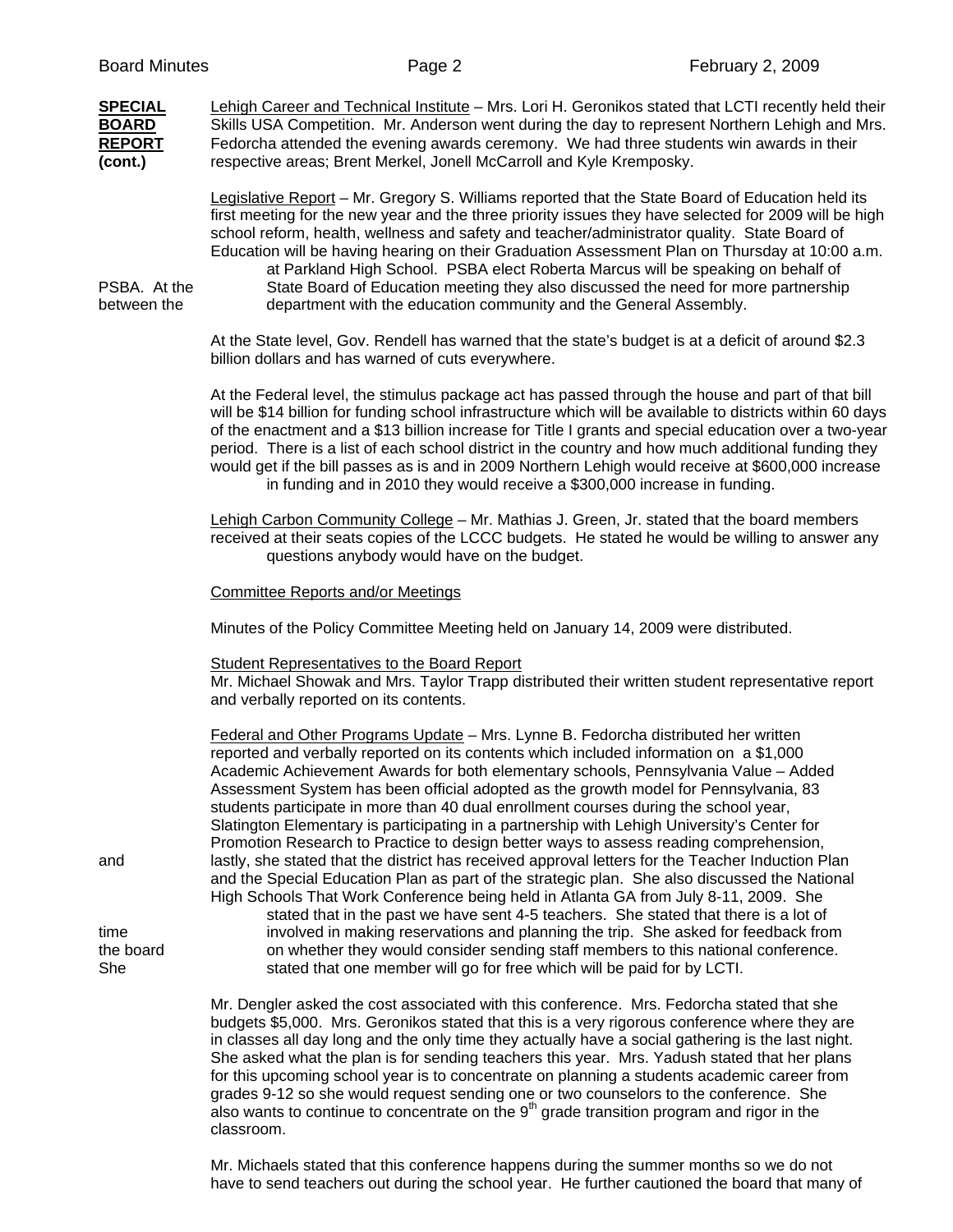**(cont.)** excellent conference.

**SPECIAL** the grants Mrs. Fedorcha is working on, the district must constantly do staff development and **BOARD** this conference fits under the staff development piece. He understands that we have to be **REPORT** frugal and pick the conferences we want to go to and this one is over the summer and is an

> Mr. Williams stated that this is something that has already been budgeted for and, since it is budgeted for and the district has prepared to it, the board should encourage it.

 Mrs. Ganser asked if it would be advantages to send less than 5 people. Mrs. Yadush stated that every year she sends out information asking for interested staff members who would like to attend the conference. Currently she thinks she has 5-6 people interested in attending. Mrs. Ganser stated that she does not doubt that there are some very good classes being offered there but in our current economy and what we are faced with, she would like to limit how many people can attend. She understands that it has been budgeted for, but that does not mean it has to be spent. She is not okay with sending 5-6 people.

 Mr. Hartman asked if there was a set fee for dual enrollment courses and if there were any limitations on courses they can take. Mrs. Yadush stated that the cost for the courses are a set fee credit per course which she thinks is \$135.00 for LCCC courses. She stated there are limitations on what the students can take.

> Business Manager's Report – Mr. Jeremy G. Melber stated that on the agenda for approval is the business office's list of bills for the month, budgetary transfers for the 2008-2009 school year and collection of delinquent real estate tax resolutions for Lehigh and Northampton Counties.

Superintendent's Report – Mr. Michael W. Michaels

Mr. Derr stated Mr. Dengler and Mr. Hartman toured the completed Polk Elementary and also the Pleasant Valley Middle School that is currently under construction. He stated that a committee for the construction project has been formed which includes 6 teachers, Mr. Derr, Mrs. Ruff, Mr. Hrizuk and Mr. Weaber. He stated that a list has been made that addresses the needs for the building. He stated the list will be given to the architect so they know exactly what the district would like to do. This list will be given out at the Buildings and Grounds meeting and he feels, with the Board's blessing, we are ready to move forward with an RFP

for an architect and begin moving ahead with the construction project. Mr. Michaels thanked Mrs. Fedorcha, Mrs. Ruff, Dr. Marcincin and Mr. Derr for doing their homework and working with the teachers and getting ideas for the construction project. He agreed with Mr. Derr that it is important that the district drives the architect with what is wanted for the district instead of the architect telling the district what it needs. He also stated that the Board, within in the next few weeks, needs to tell administration what their intentions are for the construction project and then put together an RFP for an architect. The Board will then be able to pick the architect they would like for this project. He stated that the Board should pick an architect that has a reputation and track record of not a lot of change orders. He stated that the Board should also pick an architect that is suited for the type of structure the Board is interested in building. Mr. Michaels stated that he could probably arrange one more tours of both Polk Elementary and Pleasant Valley Middle School. Mr. Hartman urged members of the board who have not toured the buildings yet to do so.

He reminded everyone that February 2-6, 2009 is National School Counseling Week and that they should thank the school counselor's for a great job.

Thanked Mrs. Fedorcha, Mrs. Nicholas and Dr. Marcincin for the great job they are doing and the \$1,000 grant both schools received for the Title I Academic Achievement Award.

He reminded the board that the next scheduled board meeting is to be held at Peters Elementary School.

He apologized to the board for the confusion over the changing of the Finance Committee Meeting and the Policy Committee Meeting for the month of February.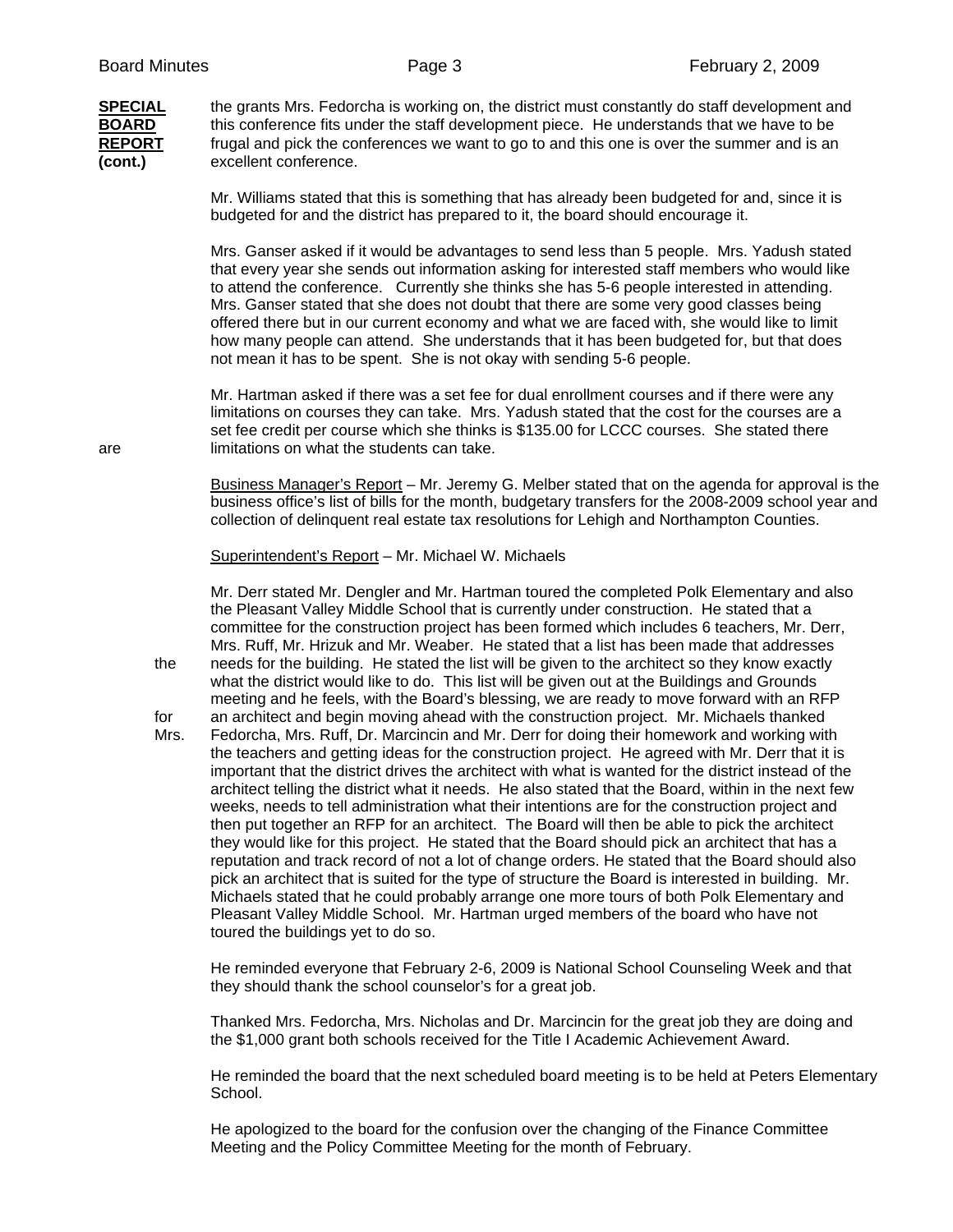| <b>Board Minutes</b>                                       |                                                                                                                                                                                                                                                                                                                                                                                                                            | Page 4                                                                                                     | February 2, 2009                                                                                                                                                                |  |  |
|------------------------------------------------------------|----------------------------------------------------------------------------------------------------------------------------------------------------------------------------------------------------------------------------------------------------------------------------------------------------------------------------------------------------------------------------------------------------------------------------|------------------------------------------------------------------------------------------------------------|---------------------------------------------------------------------------------------------------------------------------------------------------------------------------------|--|--|
| <b>SPECIAL</b><br><b>BOARD</b><br><b>REPORT</b><br>(cont.) | Attorney Stopp addressed the board about the possibility of a building project. He stated that in a<br>tight construction market you may get some more competitive bidding but he urged the board to<br>be more vigilant with the bid bonds, the integrity of the company issuing the bid bonds, the<br>integrity of the company and the rating of the bid bond company.                                                   |                                                                                                            |                                                                                                                                                                                 |  |  |
| <b>PERSONNEL</b>                                           | approves the following personnel items:                                                                                                                                                                                                                                                                                                                                                                                    |                                                                                                            | Mr. Dengler made a motion, which was seconded by Mrs. Ganser, that the Board of Education                                                                                       |  |  |
| Appointment<br>Instructional                               | Derek Long*<br>Assignment:                                                                                                                                                                                                                                                                                                                                                                                                 | Humenik who retired                                                                                        | <b>Temporary Professional Employee</b><br>High School Mathematics Teacher replacing David                                                                                       |  |  |
|                                                            | Salary:                                                                                                                                                                                                                                                                                                                                                                                                                    |                                                                                                            | \$40,500 pro-rated (Step 1 Bachelors on the 2008-2009 CBA<br>Salary Schedule)                                                                                                   |  |  |
|                                                            | Effective:                                                                                                                                                                                                                                                                                                                                                                                                                 | *Pending Verification of missing personnel file items                                                      | January 26, 2009                                                                                                                                                                |  |  |
| Substitute<br>Instructional                                |                                                                                                                                                                                                                                                                                                                                                                                                                            |                                                                                                            | Approve the following substitute teacher for the 2008-2009 school year at the 2008-2009<br>substitute teacher rates as approved on the Supplementary Personnel Salary Schedule: |  |  |
|                                                            | Whitney Babyak - All Subjects                                                                                                                                                                                                                                                                                                                                                                                              | Trevor Bartholomew* - Health & Physical Education<br>*Pending verification of missing personnel file items |                                                                                                                                                                                 |  |  |
| Non-                                                       |                                                                                                                                                                                                                                                                                                                                                                                                                            |                                                                                                            | Approve the following individual as a substitute aide and secretary for the 2008-2009 school                                                                                    |  |  |
| year<br>Instructional                                      | at the 2008-2009 substitute rates as approved on the Supplementary Personnel Salary<br>Schedule:                                                                                                                                                                                                                                                                                                                           |                                                                                                            |                                                                                                                                                                                 |  |  |
|                                                            | <b>Rachael Gruber</b>                                                                                                                                                                                                                                                                                                                                                                                                      |                                                                                                            |                                                                                                                                                                                 |  |  |
| Salary<br>Adjustments                                      | Acknowledge the following teachers who have completed the requirements per the Collective<br>Bargaining Agreement that would entitle them to a salary increase for the second half of the<br>2008-2009 school year:                                                                                                                                                                                                        |                                                                                                            |                                                                                                                                                                                 |  |  |
|                                                            | <b>Scott Gerould</b><br>From:<br>To:                                                                                                                                                                                                                                                                                                                                                                                       | Step 5B+24<br>Step 5M                                                                                      |                                                                                                                                                                                 |  |  |
|                                                            | <b>Tracy Hoffman</b><br>From:<br>To:                                                                                                                                                                                                                                                                                                                                                                                       | Step 6B+24<br>Step 6M                                                                                      |                                                                                                                                                                                 |  |  |
|                                                            | Douglas Reynolds<br>From:<br>To:                                                                                                                                                                                                                                                                                                                                                                                           | Step 5B+24<br>Step 5M                                                                                      |                                                                                                                                                                                 |  |  |
| Unpaid<br>Leave of<br>Absence                              | Approve the request of Christina Carmody, Peters Elementary teacher, to take an unpaid leave<br>of absence on April 20 & 21, 2009. She will be using these days in conjunction with 3 personal<br>days on April 15-17, 2009 to attend her brothers wedding in Hawaii. Her request will not be<br>considered a precedent for future requests per correspondence received from the Northern<br>Lehigh Education Association. |                                                                                                            |                                                                                                                                                                                 |  |  |
|                                                            | Approve the request of Tracy Hoffman, Elementary School Nurse, to take an unpaid leave of<br>absence on March 6, 2009. She will be using this day in conjunction with 4 personal days on<br>March 2-5, 2009 to take a family vacation to Walt Disney World. Her request will not be<br>considered a precedent for future requests per correspondence received from the Northern<br>Lehigh Education Association.           |                                                                                                            |                                                                                                                                                                                 |  |  |
|                                                            | YEA:                                                                                                                                                                                                                                                                                                                                                                                                                       |                                                                                                            | Mr. Dengler, Mr. Follweiler, Mrs. Ganser, Mrs. Geronikos, Mr. Green, Mrs. Kulp,                                                                                                 |  |  |

Mr. Williams, Mrs. Young, Mr. Hartman (9)

NAY: None (0)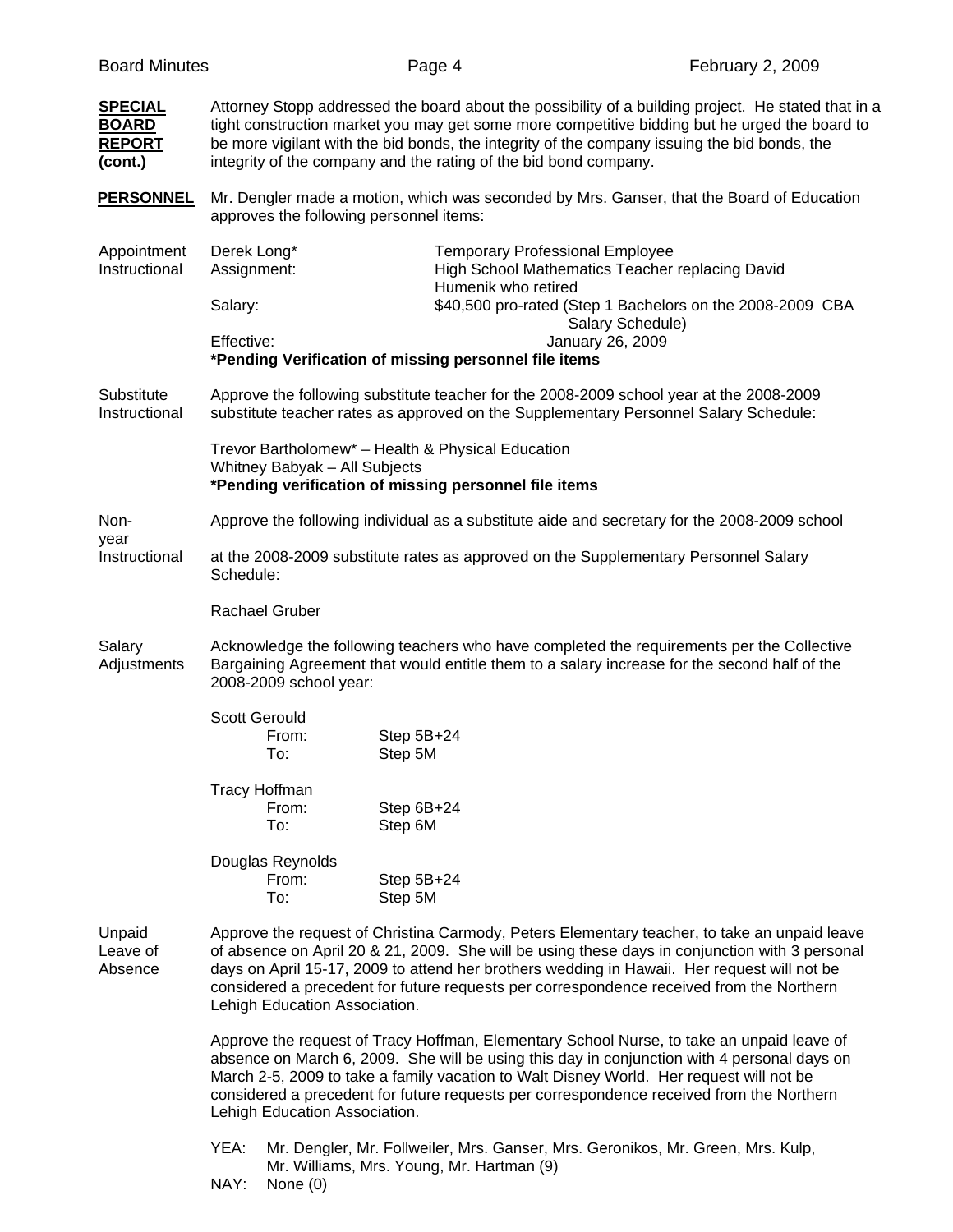**CONFER-** Mr. Williams made a motion, which was seconded by Mrs. Geronikos, that the Board of **ENCES** Education approves the following conference items: Sharon Hunsicker – PDE 2009 Annual Conference – April 14-17, 2009 – Hershey Lodge and Convention Center, Hershey, PA – Registration: \$125.00, Lodging: \$223.12, Meals: \$130.00 – Total Approximate Cost: \$478.12 – Funding: Project 720 Grant Kristie Ahner – PDE 2009 Annual Conference – April 14-17, 2009 – Hershey Lodge and Convention Center, Hershey, PA – Registration: \$125.00, Lodging: \$223.12, Meals: \$130.00, Travel: \$48.00 – Total Approximate Cost: \$526.12 – Funding: Project 720 Grant Lora Krum – 2009 PMEA Annual Conference – April 23-25, 2009 – Valley Forge Convention Center, King of Prussia, PA – Registration: \$110.00, Lodging: \$320.00, Travel: \$42.00 – Total Approximate Cost: \$526.12 – Funding: Slatington Elementary Budget Rhonda Frantz – Attendance/Child Accounting Professional Association (A/CAPA) Spring Conference – March 19-20, 2009 – Hotel Hershey, Hershey, PA – Registration: \$175.00, Lodging: \$223.00, Travel: \$88.00, Meals: 8.00 – Total Approximate Cost: \$494.00 – Funding: Business Office Budget YEA: Mr. Dengler, Mr. Follweiler, Mrs. Ganser, Mrs. Geronikos, Mr. Green, Mrs. Kulp, Mr. Williams, Mrs. Young, Mr. Hartman (9) NAY: None (0) **POLICY** Mrs. Ganser made a motion, which was seconded by Mr. Dengler, that the Board of Education approves the following policy items: Board Policy Approve school board policy 201 – Pupils – Admission of Students, as presented after First Reading first reading. Approve school board policy 246 – Pupils – Students Wellness, as presented after first reading. Approve school board policy 539 – Non-Professional Employees – Uncompensated Leave, as presented after first reading. Approve school board policy 605 – Finances – Tax Levy, as presented after first reading. Approve school board policy 705 – Property – Safety, as presented after first reading. Approve school board policy 707 – Property – Use of School Facilities and Equipment, as presented after first reading. Approve school board policy 801 – Operations – Public Records, as presented after first reading. Right to Appoint Mr. Michael W. Michaels, Superintendent of Schools, as the Right to Know Officer for Know the district. He will be responsible for all public record requests and his assistant will be Sharon Office Sherman from the business office. Mr. Williams stated that policy #201 is changing the Kindergarten admission date from October  $1<sup>st</sup>$  to September  $1<sup>st</sup>$ . This date is the date that an overwhelming majority of school districts in Pennsylvania utilize and it is the date that the State is pushing for as a cut off date for Kindergarten registration. He stated that there will be a two year transition period because many children may already be involved in a pre-school program aligned with the cut off date of Kindergarten registration being October  $1<sup>st</sup>$ . Any parent whose student is affected by this date change during the first two years has the right to contact administration and ask for their student to be admitted to Kindergarten.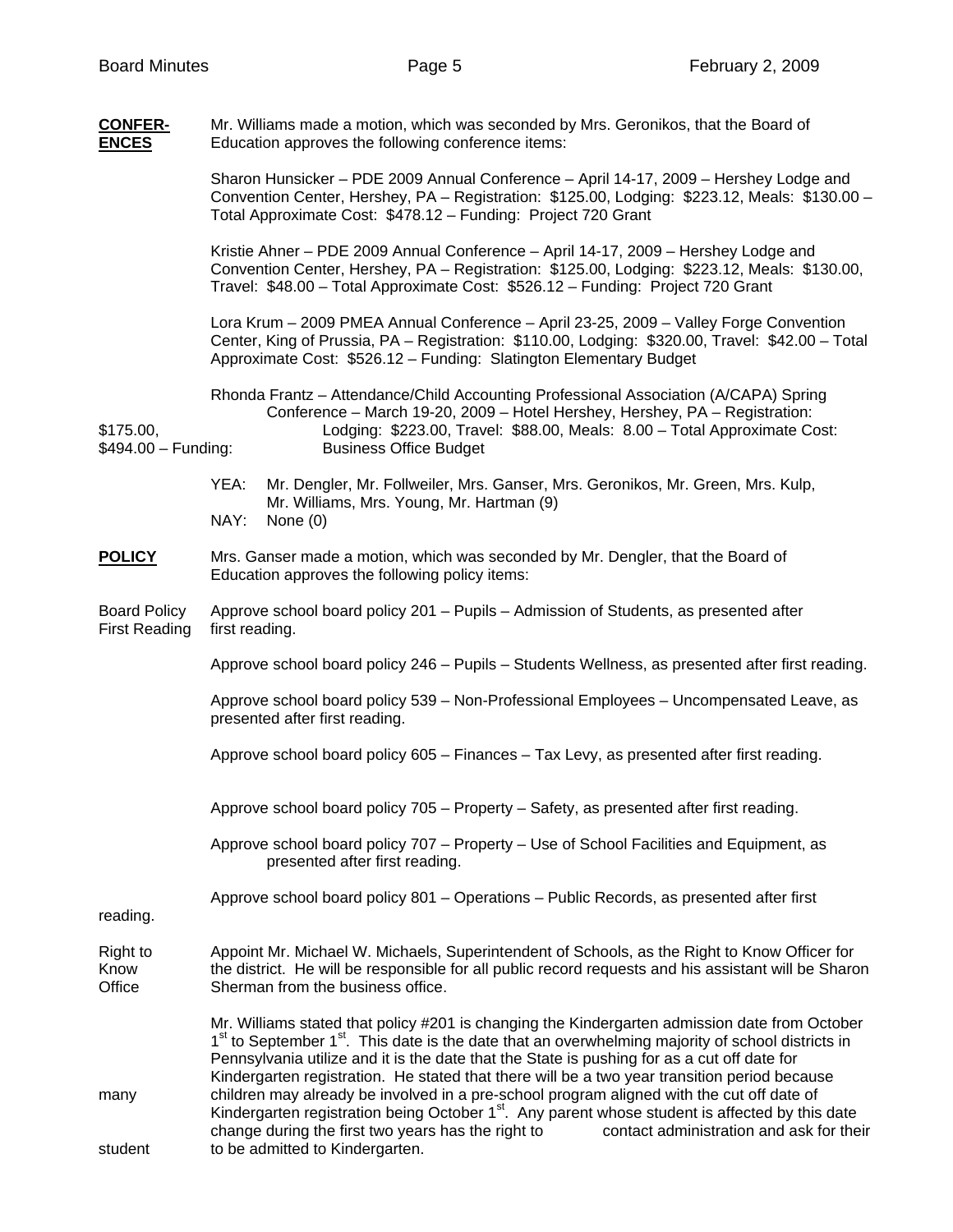Mrs. Young asked how policy #707, which addresses hitting of golf balls on district policy, is going to be enforced.

- **POLICY** The majority agreed that they did not know how it was going to be enforced but the intention **(cont.)** is to post signs stating that the general public is not authorized to hit golf balls on school property. They felt that if signs were posted and something happened it offered some protection to the school district if they would happen to be sued.
	- YEA: Mr. Dengler, Mr. Follweiler, Mrs. Ganser, Mrs. Geronikos, Mr. Green, Mrs. Kulp, Mr. Williams, Mrs. Young, Mr. Hartman (9)
	- NAY: None (0)

**CURRIC-** Mr. Williams made a motion, which was seconded by Mrs. Ganser, that the Board of Education **ULUM AN** approves the following curriculum and instruction items: **INSTRUC-**

| <u></u><br><b>TION</b>                            |                                                                                                                                                                                                                                                                                                                                                                                                                                                                                                                                                                                                                                                                                                                          |  |  |  |
|---------------------------------------------------|--------------------------------------------------------------------------------------------------------------------------------------------------------------------------------------------------------------------------------------------------------------------------------------------------------------------------------------------------------------------------------------------------------------------------------------------------------------------------------------------------------------------------------------------------------------------------------------------------------------------------------------------------------------------------------------------------------------------------|--|--|--|
| Dual<br>Enrollment<br>Partnership<br><b>NWLSD</b> | Approve administration to enter into a partnership agreement with Northwestern Lehigh School<br>District in order to provide our students with greater options to earn concurrent high<br>school/college credit. The term of the Dual Enrollment Partnership Proposal between Northern<br>Lehigh School District and Northwestern Lehigh School District will be from July 1, 2009<br>$-$ June 30, 2010.                                                                                                                                                                                                                                                                                                                 |  |  |  |
|                                                   | YEA:<br>Mr. Dengler, Mr. Follweiler, Mrs. Ganser, Mrs. Geronikos, Mr. Green, Mrs. Kulp,<br>Mr. Williams, Mrs. Young, Mr. Hartman (9)<br>NAY:<br>None $(0)$                                                                                                                                                                                                                                                                                                                                                                                                                                                                                                                                                               |  |  |  |
| OLD<br><b>BUSINESS</b>                            | Mr. Green made a motion, which was seconded by Mr. Williams, that the Board of Education<br>remove from the table the Per Capita Abatement/Exoneration Requests tabled at the January 5,<br>2009 board meeting.                                                                                                                                                                                                                                                                                                                                                                                                                                                                                                          |  |  |  |
|                                                   | YEA:<br>Mr. Dengler, Mr. Follweiler, Mrs. Ganser, Mrs. Geronikos, Mr. Green, Mrs. Kulp,<br>Mr. Williams, Mrs. Young, Mr. Hartman (9)<br>NAY:<br>None $(0)$                                                                                                                                                                                                                                                                                                                                                                                                                                                                                                                                                               |  |  |  |
| Abatement/<br>Exonerations                        | Motion made by Mr. Williams, seconded by Mrs. Kulp, that the Board of Education approve<br>abatement/exoneration requests of per capita taxes, for the residents that fall within the<br>guidelines, as presented.                                                                                                                                                                                                                                                                                                                                                                                                                                                                                                       |  |  |  |
|                                                   | Mrs. Ganser stated again that she has seen at least two of the people listed walking the streets<br>of Slatington and entering a home in the borough. She questioned what Mr. Stein is doing to<br>collect from these people.                                                                                                                                                                                                                                                                                                                                                                                                                                                                                            |  |  |  |
| permit<br>an                                      | Mr. Melber had a conversation with Mr. Stein and the Borough of Slatington. Currently the bills<br>are mailed and it comes back they try to locate the person. They check to see if a moving<br>was filed. If they find a moving permit the tax bill is forwarded but if they do not find a moving<br>permit and it is coming back that they no longer live there the tax collector can't really do<br>anything else. He has also had a conversation with Attorney Stopp and the district could have<br>administrator or staff member try to locate these people but they feel that the district will spend a<br>lot more money trying to locate these people then what they are actually going to collect from<br>them. |  |  |  |
|                                                   | <b>ROLL CALL:</b><br>Mrs. Geronikos, Mr. Green, Mrs. Kulp, Mr. Williams, Mrs. Young, Mr. Dengler,<br>YEA:<br>Mr. Hartman (7)<br>NAY:<br>Mr. Follweiler, Mrs. Ganser (2)<br>Motion carried.                                                                                                                                                                                                                                                                                                                                                                                                                                                                                                                               |  |  |  |
|                                                   |                                                                                                                                                                                                                                                                                                                                                                                                                                                                                                                                                                                                                                                                                                                          |  |  |  |

 Mr. Hartman read a memo that was distributed to all board members which outlined administrations recommendation for the structuring of committee and board meetings.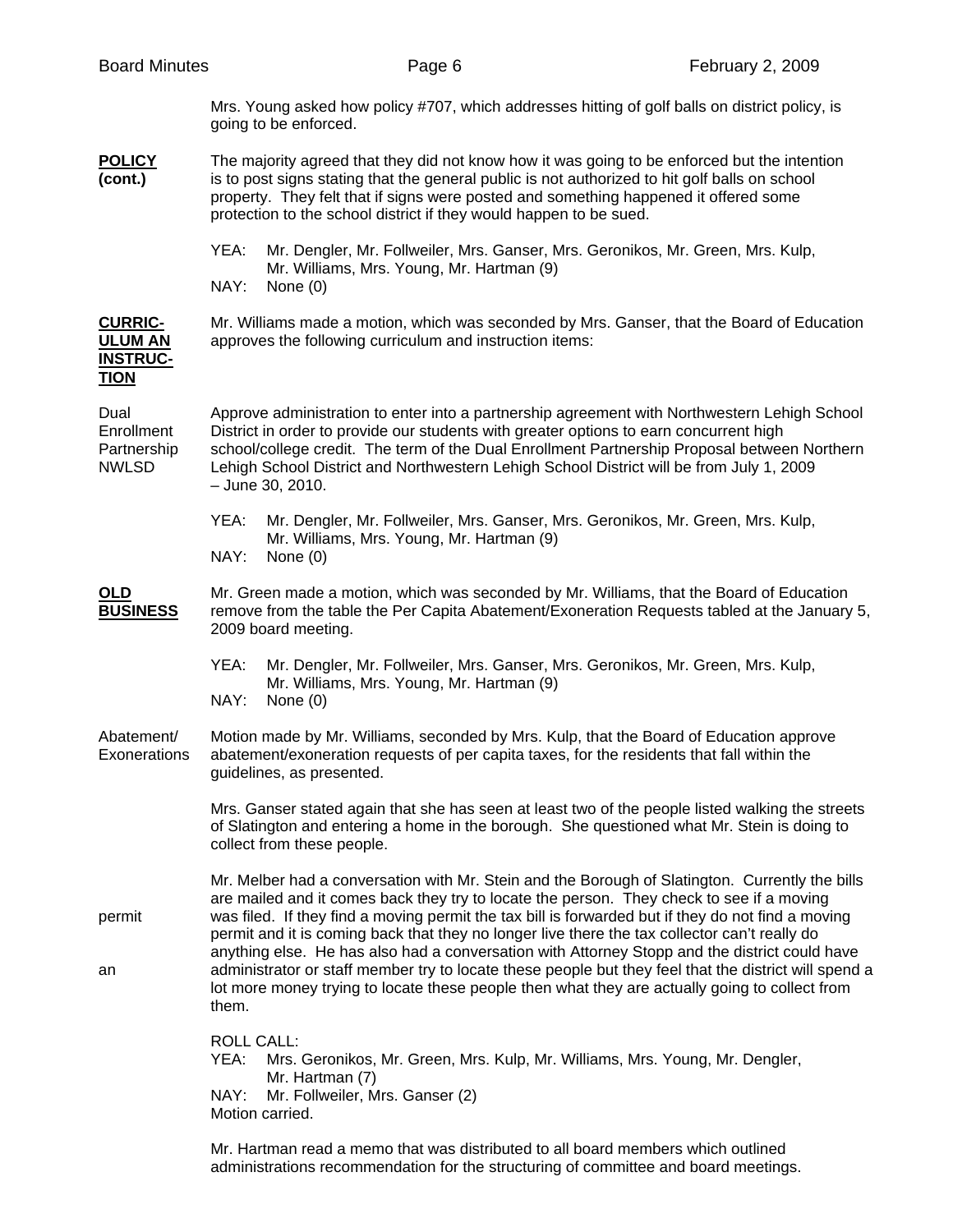| <b>OLD</b><br><b>BUSINESS</b><br>(cont.)<br>Restructuring<br>Committee<br>And<br><b>Board</b><br>Meetings | Mr. Follweiler made a motion, which was seconded by Mr. Dengler, that the Board of Education<br>approve the recommendation of administration to hold the Policy/Education Committee Meeting<br>immediately followed by Community Relations on the first Monday of every month, Technology<br>Buildings and Grounds immediately followed by Finance on the Wednesday after the first<br>Monday of the month and hold only one voting board meeting a month on the second Monday of<br>the month.<br>Mr. Williams asked if the Board would like to make any provisions at this time for budget or in<br>August for hiring prior to the start of school or does the Board just wish to deal with these issues<br>as they come up and call special meetings. He warned the Board that with only having one<br>Board meeting a month there could be times during budget time and construction project time<br>that meetings could last until 11:00 at night and he wanted to make sure they were prepared for<br>that possibility. Finally he stated that he did not see a reason to stop holding board meeting at<br>the other district buildings. |  |  |
|-----------------------------------------------------------------------------------------------------------|------------------------------------------------------------------------------------------------------------------------------------------------------------------------------------------------------------------------------------------------------------------------------------------------------------------------------------------------------------------------------------------------------------------------------------------------------------------------------------------------------------------------------------------------------------------------------------------------------------------------------------------------------------------------------------------------------------------------------------------------------------------------------------------------------------------------------------------------------------------------------------------------------------------------------------------------------------------------------------------------------------------------------------------------------------------------------------------------------------------------------------------------|--|--|
|                                                                                                           | Mrs. Ganser also stated that she felt that it was good to go to the other buildings.                                                                                                                                                                                                                                                                                                                                                                                                                                                                                                                                                                                                                                                                                                                                                                                                                                                                                                                                                                                                                                                           |  |  |
| also                                                                                                      | Mrs. Kulp stated that she was not if favor of going to the other buildings. She stated that there is<br>a lot of work involved in preparing and setting up for these meetings. Y-Care is inconvenienced<br>at Peters Elementary because they can not use the gym on the day the board meeting is being<br>held in their building and other outside organizations who have asked to use our facilities are<br>inconvenienced.                                                                                                                                                                                                                                                                                                                                                                                                                                                                                                                                                                                                                                                                                                                   |  |  |
|                                                                                                           | Mr. Green asked what can be accomplished by having a committee meeting instead of a public<br>meeting. He does not understand what can be done at a committee meeting that can not be<br>done at a public meeting. There are lots of things that can be done at a public meeting that can<br>not be done at a committee meeting. He does not understand what is being gained. If it is<br>having fewer meetings and getting out of more work then he understands from a board's point of<br>view the rationale for doing this. He then suggested that this board is so far behind on things<br>they should be doing that the board should be calling more meetings, not less.                                                                                                                                                                                                                                                                                                                                                                                                                                                                  |  |  |
|                                                                                                           | Mrs. Geronikos stated that she agreed with Mr. Williams that the board meetings will get longer.<br>She stated that unless every board member attends all committee meetings, the meetings will<br>get longer especially when the district goes into PlanCon for a construction project.                                                                                                                                                                                                                                                                                                                                                                                                                                                                                                                                                                                                                                                                                                                                                                                                                                                       |  |  |
|                                                                                                           | <b>ROLL CALL:</b><br>Mrs. Ganser, Mrs. Kulp, Mr. Williams, Mrs. Young, Mr. Dengler, Mr. Follweiler,<br>YEA:<br>Mr. Hartman (7)<br>NAY:<br>Mrs. Geronikos, Mr. Green (2)<br>Motion carried.                                                                                                                                                                                                                                                                                                                                                                                                                                                                                                                                                                                                                                                                                                                                                                                                                                                                                                                                                     |  |  |
|                                                                                                           | Mr. Williams made a motion, which was seconded by Mrs. Kulp, that the Board of Education<br>approves to hold all voting board meetings in the District Office Board Room located in the<br>Slatington Elementary School with the exception of the October meeting being held at LCTI.                                                                                                                                                                                                                                                                                                                                                                                                                                                                                                                                                                                                                                                                                                                                                                                                                                                          |  |  |
|                                                                                                           | YEA:<br>Mr. Dengler, Mr. Follweiler, Mrs. Ganser, Mrs. Geronikos, Mr. Green, Mrs. Kulp,<br>Mr. Williams, Mrs. Young, Mr. Hartman (9)<br>NAY:<br>None $(0)$                                                                                                                                                                                                                                                                                                                                                                                                                                                                                                                                                                                                                                                                                                                                                                                                                                                                                                                                                                                     |  |  |
| <b>FINANCIAL</b>                                                                                          | Mr. Green made a motion, which was seconded by Mr. Dengler, that the Board of Education<br>approves the following financial items:                                                                                                                                                                                                                                                                                                                                                                                                                                                                                                                                                                                                                                                                                                                                                                                                                                                                                                                                                                                                             |  |  |
| $1$ int $\bigcap$ f                                                                                       | Approva the Following Liet of Dillo                                                                                                                                                                                                                                                                                                                                                                                                                                                                                                                                                                                                                                                                                                                                                                                                                                                                                                                                                                                                                                                                                                            |  |  |

List Of **Approve the Following List of Bills:** Bills General Fund month of January Capital Projects Fund month of January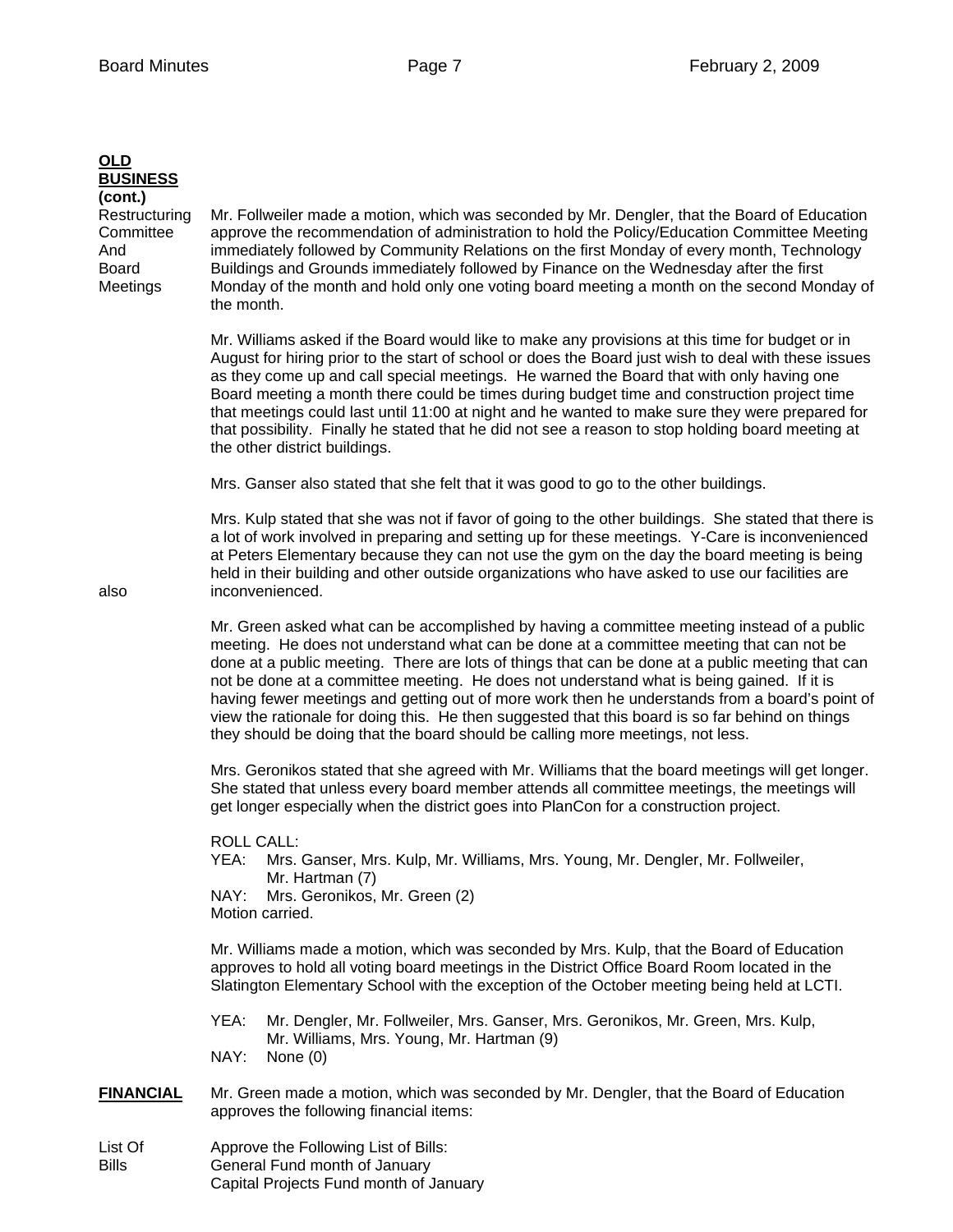Athletic Fund month of January Refreshment Stand Fund month of January

## **FINANCIAL**

| (cont.)<br>Financial<br>Reports                                            | Approve the Following Financial Reports:<br>NLMS Student Activities Account month of December<br>NLHS Student Activities and Scholarship Accounts for the month of December                                                                                                                                         |                                                                                                                                                                                                                                      |  |  |  |
|----------------------------------------------------------------------------|---------------------------------------------------------------------------------------------------------------------------------------------------------------------------------------------------------------------------------------------------------------------------------------------------------------------|--------------------------------------------------------------------------------------------------------------------------------------------------------------------------------------------------------------------------------------|--|--|--|
| Abatements<br>Exonerations<br>2007-2008<br><b>Audit Report</b>             | Approve abatement/exoneration requests of per capita taxes, for the residents that fall within the<br>guidelines, as presented.<br>Accept the 2007-2008 audit and management report for the single audit ending June 30, 2008.<br>A copy of the audit was distributed at the January 12, 2009 school board meeting. |                                                                                                                                                                                                                                      |  |  |  |
| <b>Budgetary</b><br><b>Transfers</b>                                       | Approve budgetary transfers for the 2008-2009 fiscal year as presented.                                                                                                                                                                                                                                             |                                                                                                                                                                                                                                      |  |  |  |
| Delinquent<br><b>Tax Collection</b><br>Resolution<br>Northampton<br>County | Approve the resolution directing Northampton County Tax Claim Bureau not to collect delinquent<br>taxes on behalf of Northern Lehigh School District as presented.                                                                                                                                                  |                                                                                                                                                                                                                                      |  |  |  |
| Delinquent<br><b>Tax Collection</b><br>Resolution<br>Lehigh County         | Approve the resolution directing Lehigh County Tax Claim Bureau not to collect delinguent taxes<br>on behalf of Northern Lehigh School District as presented.                                                                                                                                                       |                                                                                                                                                                                                                                      |  |  |  |
|                                                                            | YEA:<br>NAY:                                                                                                                                                                                                                                                                                                        | Mr. Dengler, Mr. Follweiler, Mrs. Ganser, Mrs. Geronikos, Mr. Green, Mrs. Kulp,<br>Mr. Williams, Mrs. Young, Mr. Hartman (9)<br>None $(0)$                                                                                           |  |  |  |
| <b>CORRE-</b><br><b>SPON-</b><br><b>DENCE</b>                              | Mrs. Ganser stated that several board members received letters about some bussing issues<br>and she passed that letter to Mr. Derr.                                                                                                                                                                                 |                                                                                                                                                                                                                                      |  |  |  |
|                                                                            |                                                                                                                                                                                                                                                                                                                     | Mr. Williams stated that he received official paperwork that must be completed upon approval of<br>LCCC's budget and a letter from Don Snyder stating that he would be willing to give a<br>presentation to the board of the budget. |  |  |  |
| INFOR-<br><b>MATION</b>                                                    | Minutes of the Lehigh Career & Technical Institute Joint Operating Committee meeting held on<br>October 22, 2008 and December 10, 2008 and the LCTI Director's Report for December 2008<br>and January 2009.                                                                                                        |                                                                                                                                                                                                                                      |  |  |  |
|                                                                            |                                                                                                                                                                                                                                                                                                                     | Minutes of the Carbon Lehigh Intermediate Unit 21 Board of Directors meeting held on<br>December 15, 2008.                                                                                                                           |  |  |  |
| <b>ADJOURN-</b><br><b>MENT</b>                                             | Mrs. Ganser made a motion, which was seconded by Mr. Dengler, that the regular meeting of<br>the Northern Lehigh School District Board of School Directors is adjourned at 9:00 p.m.                                                                                                                                |                                                                                                                                                                                                                                      |  |  |  |
|                                                                            | YEA:<br>NAY:                                                                                                                                                                                                                                                                                                        | Mr. Dengler, Mr. Follweiler, Mrs. Ganser, Mrs. Geronikos, Mr. Green, Mrs. Kulp,<br>Mr. Williams, Mrs. Young, Mr. Hartman (9)<br>None $(0)$                                                                                           |  |  |  |

Respectfully submitted,